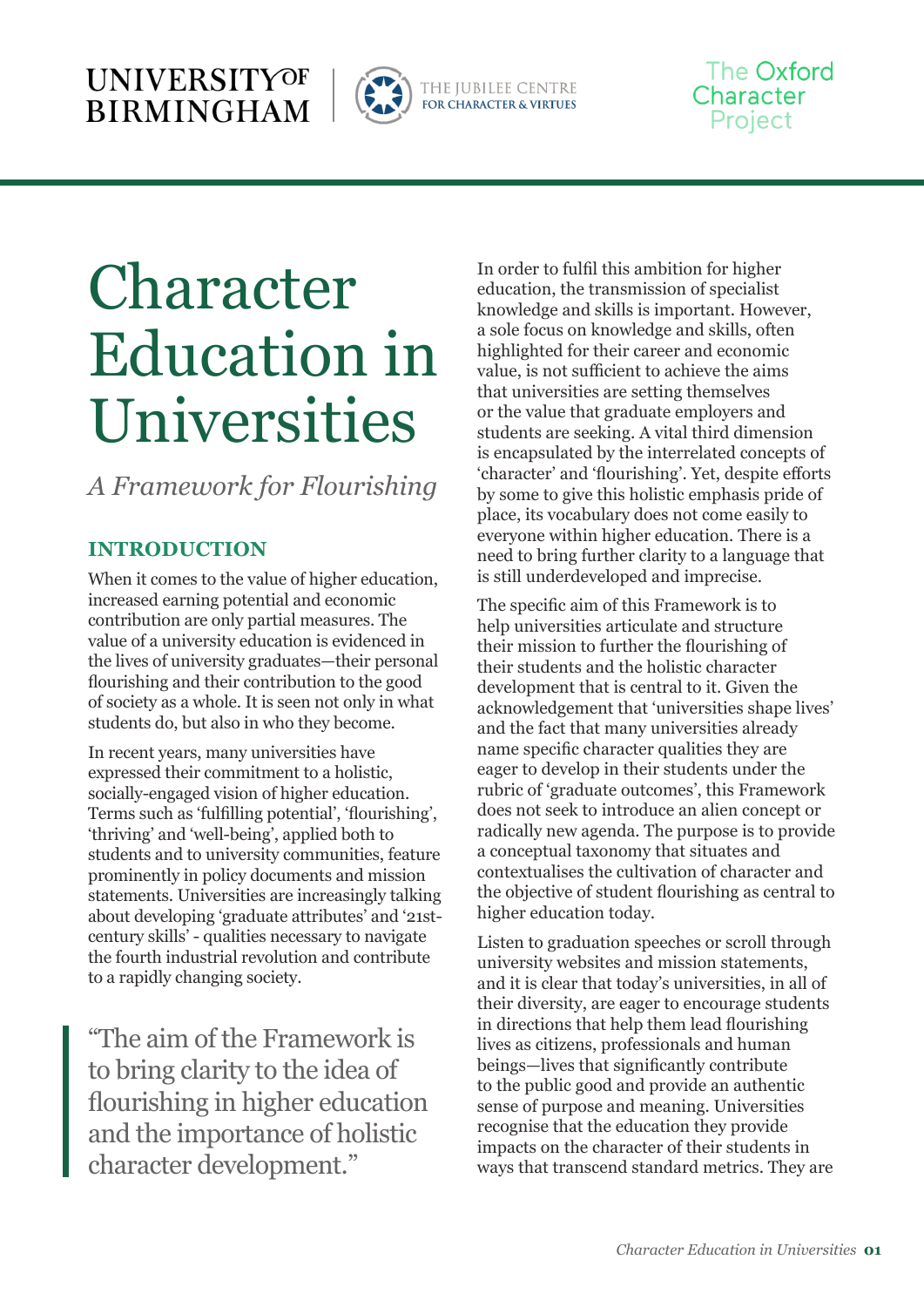concerned with building autonomous, resilient, clear-thinking, and ethically minded people by introducing them to new possibilities in thinking about ways to live. What universities lack, and what this Framework seeks to provide, is a philosophically rigorous and practically actionable conceptual framework.

## **CHARACTER AND FLOURISHING**

The idea of student formation in universities is commonly expressed in terms of the development of '21st-century skills' or 'graduate attributes' that are important if students are to successfully navigate the modern world, particularly the world of work. The connection between graduate attributes and career success is paramount, but insufficient on its own.

A term that is gaining more prominence in recent policy documents is the ancient one of *eudaimonic* well-being – defined as human flourishing. However, while the concept of student flourishing holds promise for efforts to move beyond narrowly instrumentalist ideas of excellence or success, it can easily be employed in a way that is bland and banal. In the philosophical tradition that follows from Aristotle, flourishing is a central term. It refers to human life at its best, in all of its dimensions: social, moral, emotional and intellectual. It doesn't simply relate to the subjective aspect of human fulfilment, but to the meaningful realisation of life's overarching goals (Kristjánsson, 2020).

Flourishing involves various contingent socio-economic and political factors, but it also relies centrally on the actualisation of human excellence through character strengths or virtues: stable dispositions that combine perception, cognition, emotion, motivation and action to respond in admirable ways to different situations in different spheres of human life. While some facets of an individual's personality are not easily amenable to change once the individual has reached adulthood, some of the fundamental traits of character – moral, civic, intellectual and

performative (Jubilee Centre, 2017) – remain educable throughout an individual's university years and beyond. By putting the focus more firmly on the education of those virtues and how they contribute to student flourishing, universities can give academic credibility and practical traction to their increasingly explicit goal of fulfilling potential. Furthermore, such a focus is not limited to the development of individual virtues, but also sheds light on how student flourishing can contribute to the building of a healthy, just, and thriving society.

#### **What is Character?**

To talk of someone's character is to talk of who they are. Character traits are dispositions that are consistent across situations and spheres of life, but are not fixed. Character can be cultivated, and it can be corrupted. Character is multi-dimensional, combining thought, emotion, motivation and action. Arthur (2019: 10-11) identifies some key points:

- Character changes over time—it is malleable, not fixed
- Character is visible in conduct—it involves observable actions
- Character is social—it is shaped within cultural contexts
- Character involves choice and autonomy—it is rational and free, not blindly conformist
- Character involves principles and convictions—it is related to questions of personal meaning and purpose
- Character involves effort—it requires ongoing reflection and expression
- Character requires will-power it takes motivation as well as judgement.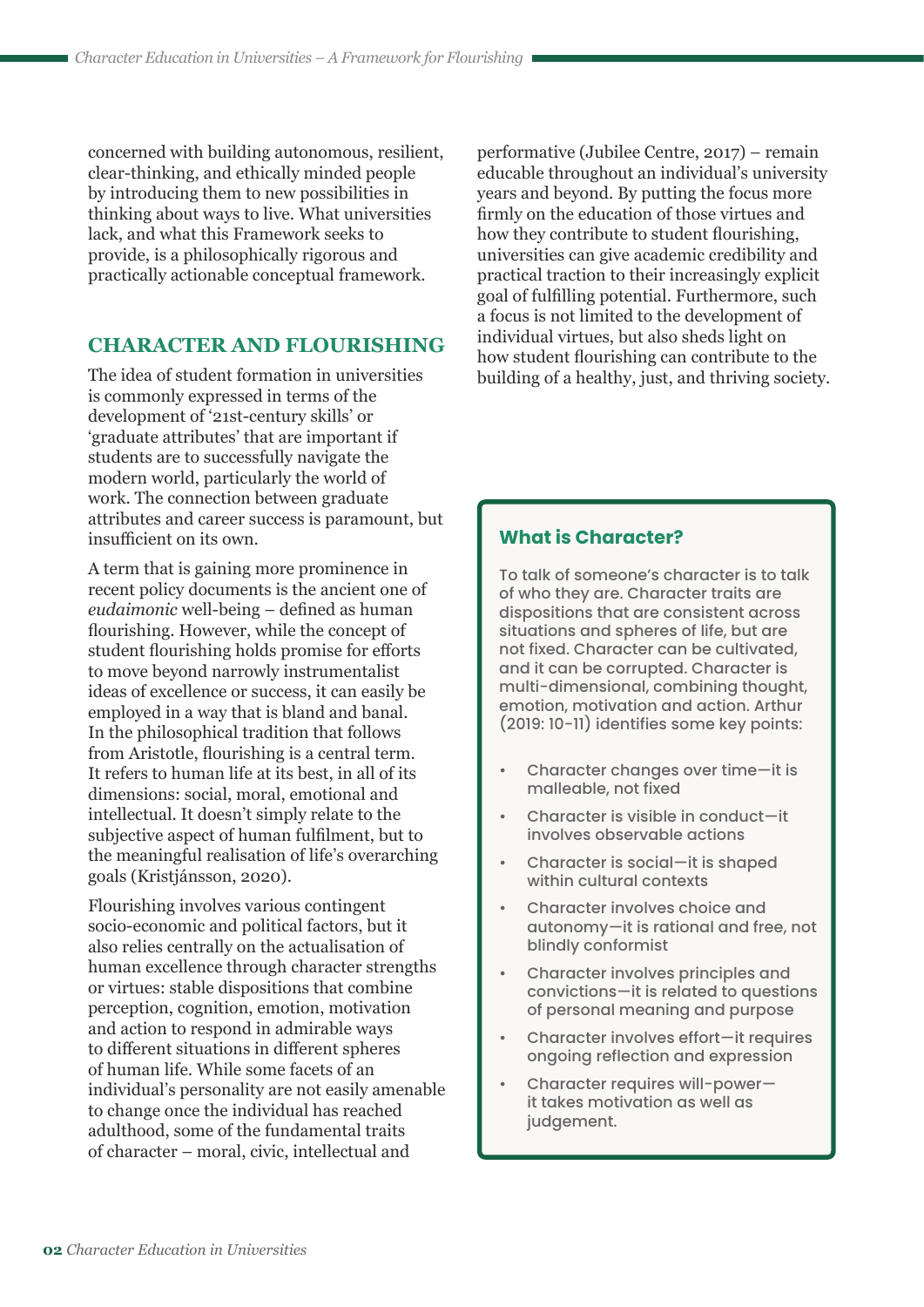## **HIGHER EDUCATION TODAY**

The concepts of character and flourishing are not new to university education, of course. An emphasis on the intellectual and moral formation of students, on virtues such as critical thinking, truthfulness, charity, industry, service, wisdom, justice and others, is engraved in university mottos. Indeed, the orientation of higher education towards human flourishing has been central to universities since the foundation of the earliest medieval institutions. In the 20th century, these themes were displaced by important economic considerations and a focus on the expansion of university provision, but they have not disappeared—they continue to feature in public discourse on the value of higher education and are given particular emphasis at occasions of existential reflection, such as graduation ceremonies.

Today, universities are facing important challenges to justify the value of the education they provide, both to students and to the societies that subsidise them. One assumption, on all sides, is that the purpose of universities must be integrated with the good of their local, national and global communities. Key questions are: How do we create a culture of higher education where value is greater than price, moving beyond the idea that students pay for degrees simply to secure better paid jobs? How can we create university cultures that engender the desire for students to develop their character in order to flourish themselves and further the good of society?

While a renewed emphasis on the civic role of higher education is welcome, at present, a notable character gap can be identified in the way that this civic mission is being (re)formulated and (re)framed in terms of competition, performance and local/global economies rather than on principles of ethical, democratic citizenship. Where active forms of democratic citizenship are referenced in relation to the civic mission of universities, such references typically take the form of 'making a positive contribution to local communities', 'student volunteering' and references to 'students as citizens'. Notably, the idea that universities provide a reflective and democratic space, through which civic virtues can be expressed and shaped, is largely underplayed. Furthermore, while the study of general liberal arts programmes has long been associated with cultivating autonomous, liberally educated citizens, there is an increasing recognition that, without due attention to moral relationships, intellectual prowess is not a guarantee of commitment to the common good.

In a context where the contribution of universities to the public good is being questioned, there is a need for a concentrated effort to carefully examine, mobilise and celebrate the role of universities in character education. If universities in the UK really are 'at the crossroads' in terms of gaining and maintaining public trust (Hudson and Mansfield, 2020), a more explicit turn to character – including a clearer vision of what it means for universities to promote personal and societal flourishing – can provide the renewed direction towards the public good.

"The cultivation of character is integral to the core research, education, and civic mission that universities share."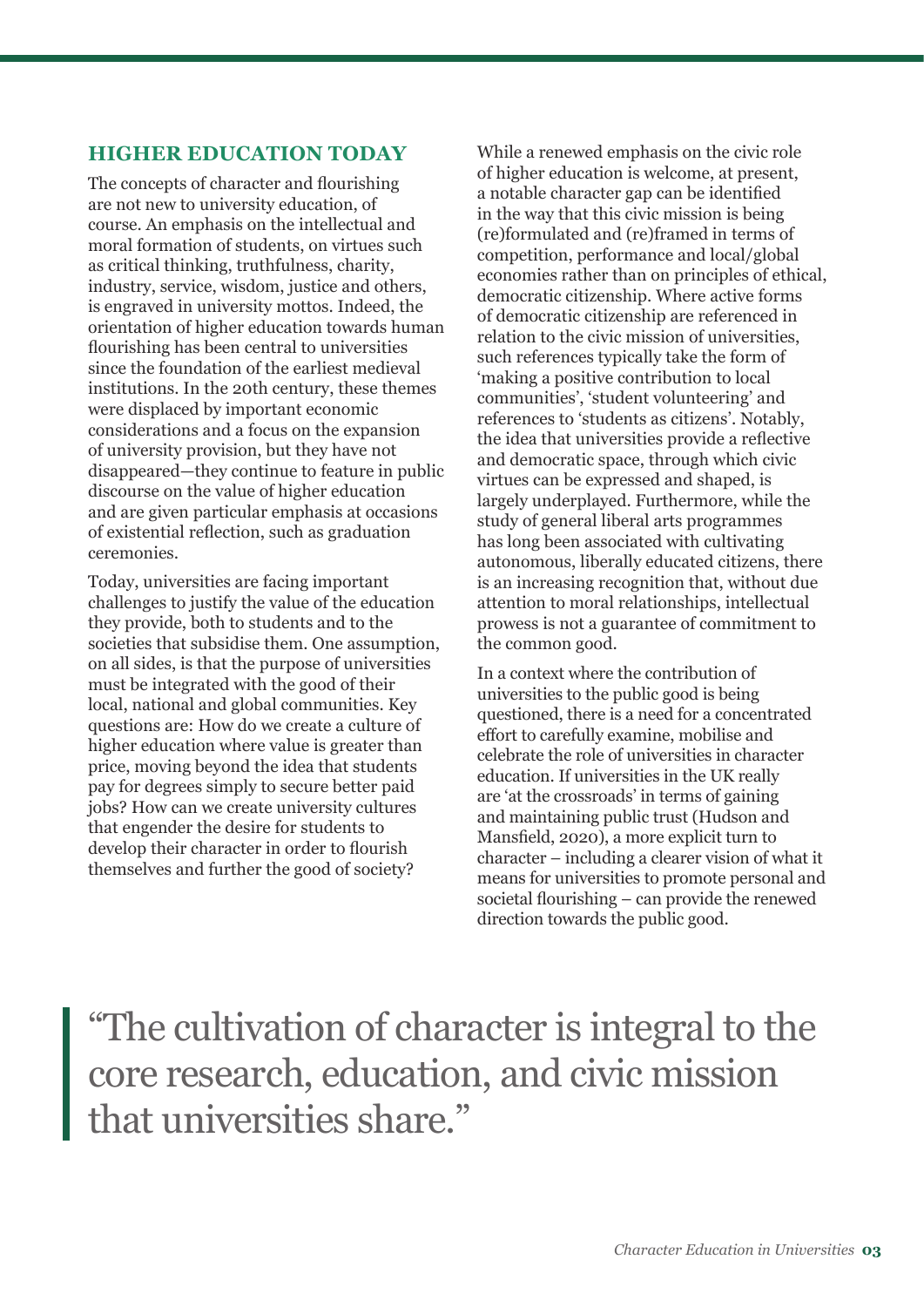## **CHARACTER EDUCATION IN UNIVERSITIES**

Every university has a unique history, ethos and institutional profile and makes a particular contribution to society. This will, naturally, be reflected in the virtues it foregrounds. However, while the specific emphases of each institution are important, the cultivation of character is integral to the core research, education and civic mission that universities share.

For research to be done well, intellectual virtues such as critical thinking, openmindedness and academic honesty are essential. These virtues of inquiry are central to the pursuit of knowledge and understanding that is the hallmark of higher education. Through their time at university, students are inducted into an intellectual culture that shapes them to critically and fairly evaluate evidence and arguments of different kinds. They are expected to engage respectfully and conscientiously with those with whom they disagree and to grow in the creativity, discernment and good judgement required to formulate hypotheses, evaluate evidence, construct arguments and draw fitting conclusions from complex analyses and debate.

Today's universities join intellectual inquiry to an important civic mission to educate a new generation of responsible citizens and leaders and contribute to the societies around them (Brooks *et al.*, 2019). In addition to intellectual virtues, the cultivation of civic virtues, such as service and civility, should be part and parcel of this outward-looking dimension of higher education. What is more, where universities focus on educating professionals for a specific sector or seek a specific social impact, certain domain-specific virtues will come clearly into view. Compassion is important for future healthcare professionals, for example, and creativity and perseverance are necessary for aspiring entrepreneurs. Where universities focus on sustainable development as part of their institutional mission, this will require staff and students to exhibit responsibility and social justice.

Of course, the intellectual and civic aspects of character cannot be separated from consideration of what makes for a good life and a flourishing society. They are bound up with moral virtues such as justice, courage, charity, honesty, humility and compassion. While the idea of modern universities intentionally cultivating moral virtues in their diverse student populations is not without its difficulties, in reality, all institutions have a formative effect on those who inhabit them.

In addition to the categories of intellectual, civic and moral virtues, there are behavioural skills and psychological capacities such as resilience, perseverance, collaboration and confidence that are essential for virtues to be put into practice. These performance strengths act like muscles, enabling students to develop personally across a wide range of domains. They also bolster mental well-being. In some policy documents, 'character development' has become synonymous with the cultivation of performance strengths. While this Framework warns against the instrumentalisation of character inherent in such an equation, it must be stressed that just as character can be impoverished by the over-estimation of performance strengths, it can be damaged by their under-appreciation. Subscribing to a moral virtue does not suffice, for example, without the confidence to exhibit it, and the resilience to bounce back from failures to actualise the motivational goals of the virtue.

A fundamental character virtue at the university level is practical wisdom *(phronesis)*. Practical wisdom is an intellectual meta-virtue that binds together and integrates the intellectual, civic, moral and performance virtues. It is the overall quality of knowing what to want and what not to want when the demands of two or more virtues collide, and to integrate such demands into an acceptable course of action. For example, virtues relating to entrepreneurialism might seem to conflict with virtues of service and care. Practical wisdom is the capacity to reason well regarding the right thing to do, and to integrate competing emotional, motivational and situational pressures into an appropriate course of action.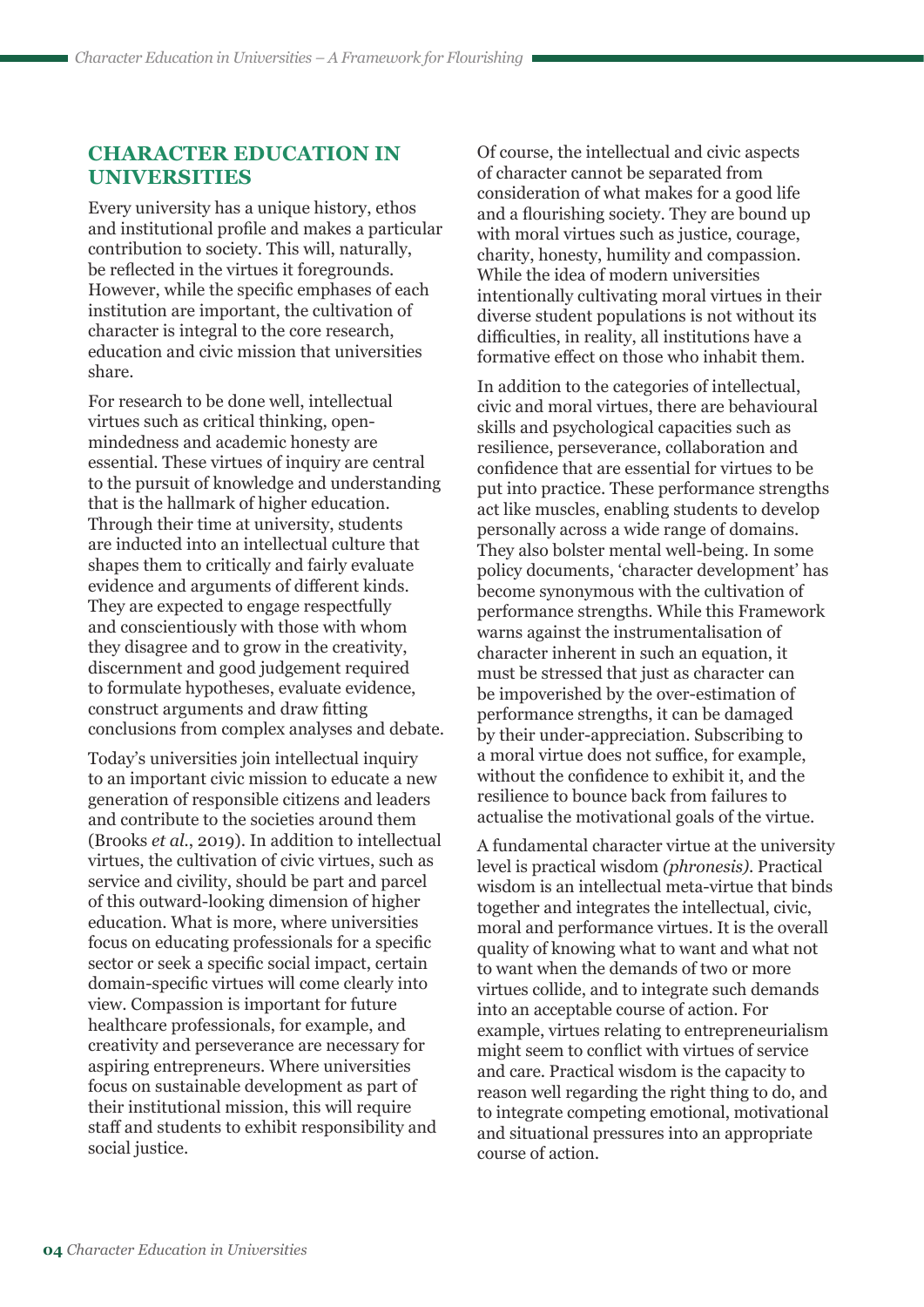Living with practical wisdom entails considered deliberation, well-founded judgement and the vigorous enactment of decisions. The ability to learn from experience (mistakes and failure as well as success) is at its centre. To live with practical wisdom is to be open-minded and to recognise the true variety of things and of

situations to be experienced. Practical wisdom entails the active, thoughtful pursuit of what is right and good and is cultivated through experience and reflective deliberation. It comes into its own in higher education as students take ownership of their identity and purpose in the world.

#### **Character in Higher Education: Key Principles**

- The cultivation of character is integral to the core research, educational and civic purpose of universities.
- Good higher education is good character education; it helps equip students for work and life.
- Character contributes to human and societal flourishing and is therefore not simply the private concern of the student.
- Character education equips students with the intellectual, civic and moral virtues to make wise choices and live well within the framework of a democratic society.
- Students should be free to critically decide how they pursue their character development and put the virtues into practice.
- Character can be caught (e.g. through role-modelling) and taught at universities, but it should ultimately be sought by students themselves.
- Universities have a responsibility to prepare students for their professional lives; this requires intellectual, moral and civic virtues alongside qualities that improve performance.
- Many universities make it their purpose to educate responsible citizens and leaders who will contribute positively to the challenges of a rapidly changing world; character education is essential to this task.
- Character education is culturally responsive; it is not the possession of a single philosophical tradition, but is emphasised in many cultures and can draw on resources from diverse traditions.
- A focus on character and values helps engender a feeling among students that they 'belong' within their university.
- To develop a sense of agency, students must become aware of what they can do with what they learn; a sense of empowerment comes from having successfully applied their knowledge to authentic and important problems in the world.
- A university culture that enables positive relationships, civic participation, and selfdetermination facilitates the acquisition of good character.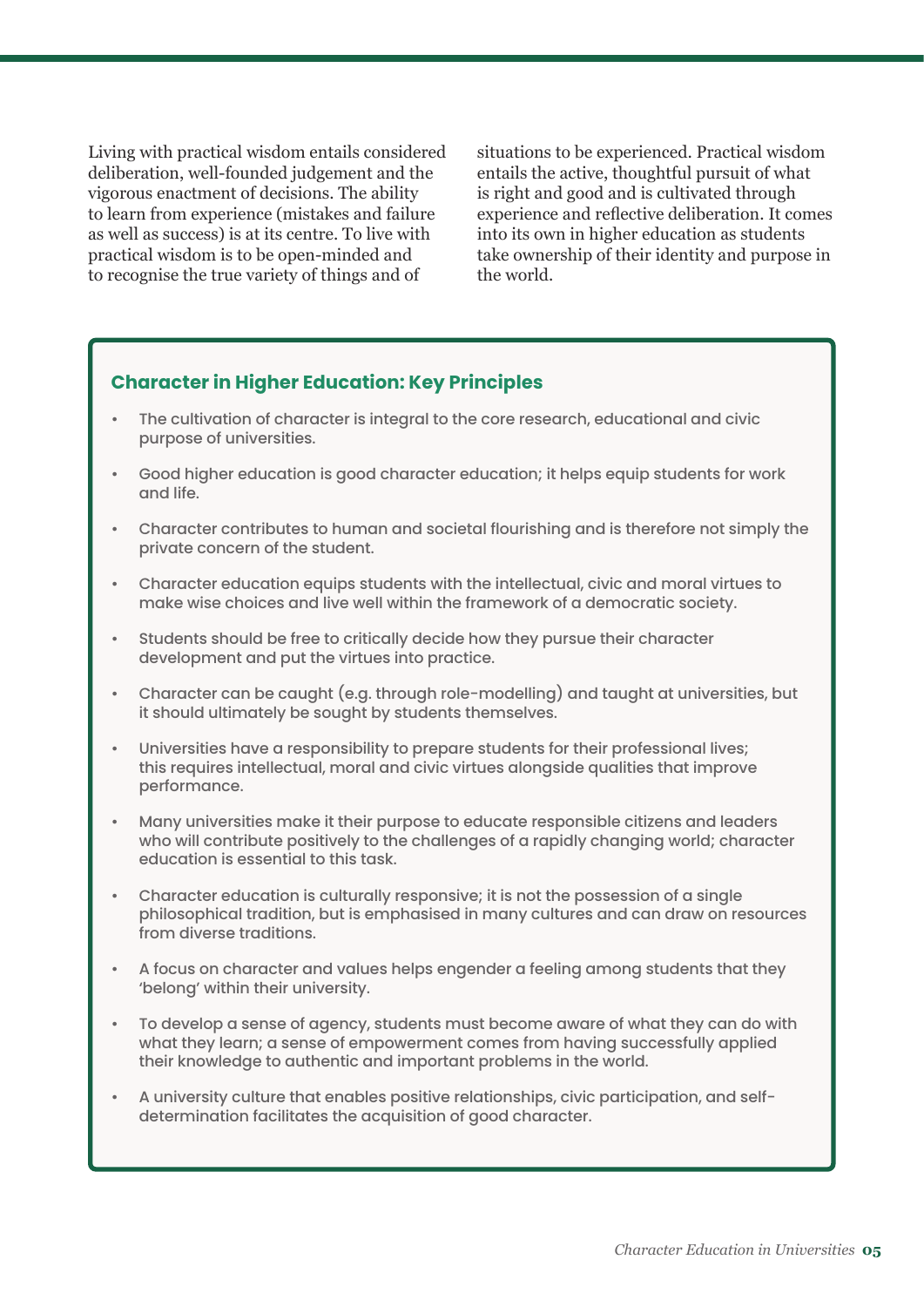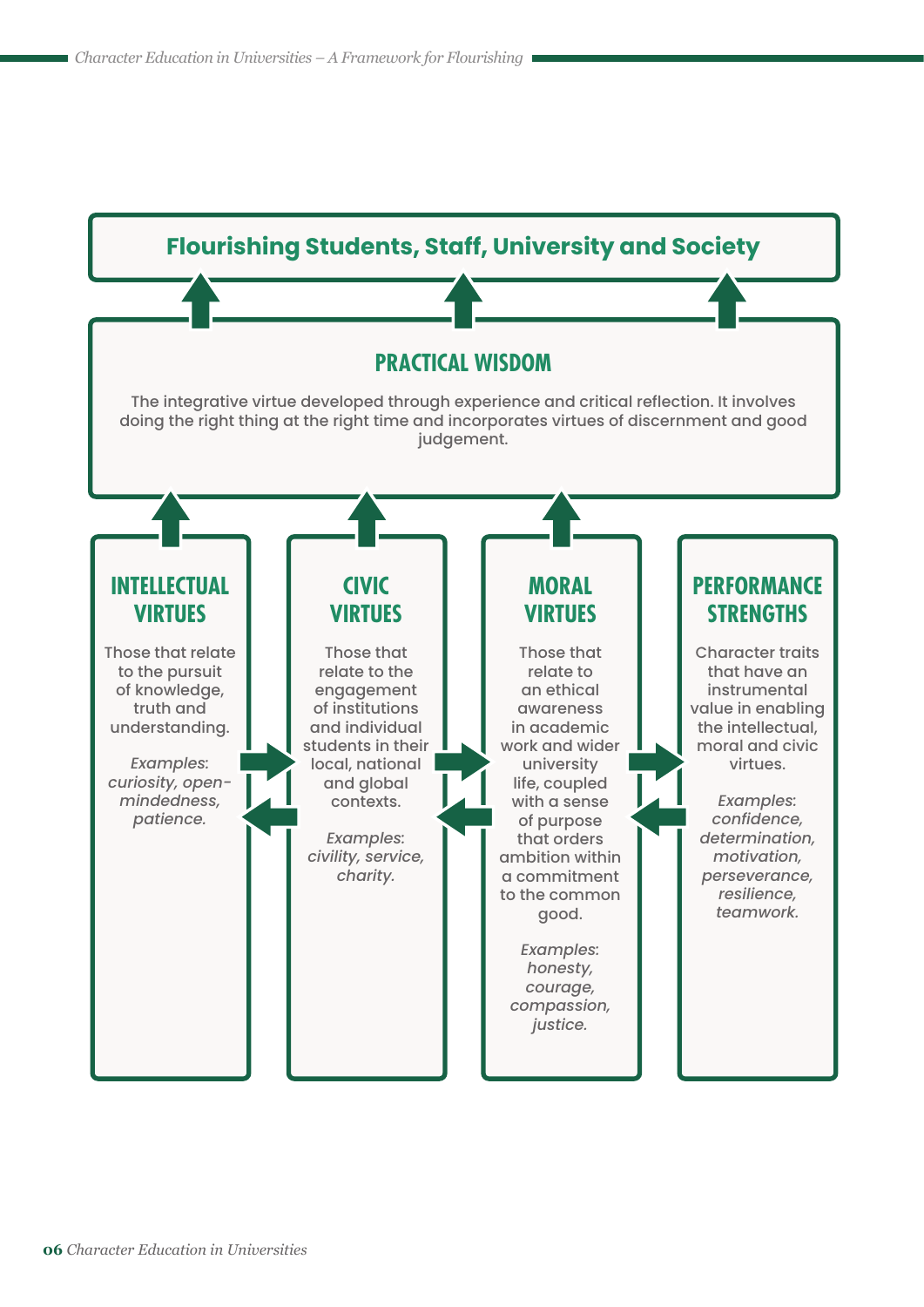#### **Virtues can be helpfully classified in distinct but overlapping categories, relating to different aspects of higher education.**

- **• Intellectual virtues** relate to the pursuit of truth, knowledge and understanding that is central to the kinds of higher-level inquiry that characterises university teaching and research. These include critical thinking, intellectual humility, open-mindedness, and curiosity.
- **• Civic virtues** concern the engagement of institutions and individual students in their local, national and global contexts. These include service, civility, hospitality, citizenship, and charity.
- **• Moral virtues** relate to the need for students to have a clear ethical awareness in their academic work and wider university life, as well as a sense of purpose that does not end with their own interests, but orders their ambition within a commitment to the common good. Moral virtues are important in connection to issues such as research integrity and respectful engagement with others. They are also essential for a flourishing campus and communal life. These include justice, courage, honesty, humility, and compassion.
- **• Performance strengths** concern the character traits that have an instrumental value in enabling the intellectual, moral and civic virtues. These include resilience, determination, motivation and teamwork.
- **• Practical wisdom** is an intellectual meta-virtue that guides the other virtues. The cultivation of practical wisdom holds different virtues together, navigating along a medial path between an excess and deficiency of character, and it governs the outworking of virtue in practical action. Building on character traits cultivated through habituation in earlier years, practical wisdom re-evaluates those traits critically, allowing them to share in a person's overall capacities to reason. One of its core functions is to assess the relative weight of competing values, courses of action and emotions in order to discern the path most conducive to personal and societal flourishing.

## **ANSWERING OBJECTIONS**

Of course, there are complexities and legitimate concerns that make the idea of character formation as an aim of higher education a more difficult prospect when compared to primary or secondary schooling. Students are beyond the age of majority and have already been shaped by their earlier education and upbringing. Universities are diverse, with students from around the world and across the philosophical and religious traditions in which questions of values and virtues are ultimately rooted. The dominant philosophy of higher education prioritises a concern for personal autonomy and exhibits a pervasive nervousness regarding the danger of indoctrination.

However, while there are important challenges to consider, above all the avoidance of indoctrination and the respect for student autonomy, this Framework is not situated in a theoretical vacuum when it comes to character formation in universities. Firstly, there are certain disciplines within universities where characterological concerns are, so to speak, woven into their very fabric: namely, disciplines aimed at developing virtuous (effective and ethical) professionals in areas such as teaching, medicine, nursing, law, social work and business (Jubilee Centre, 2016).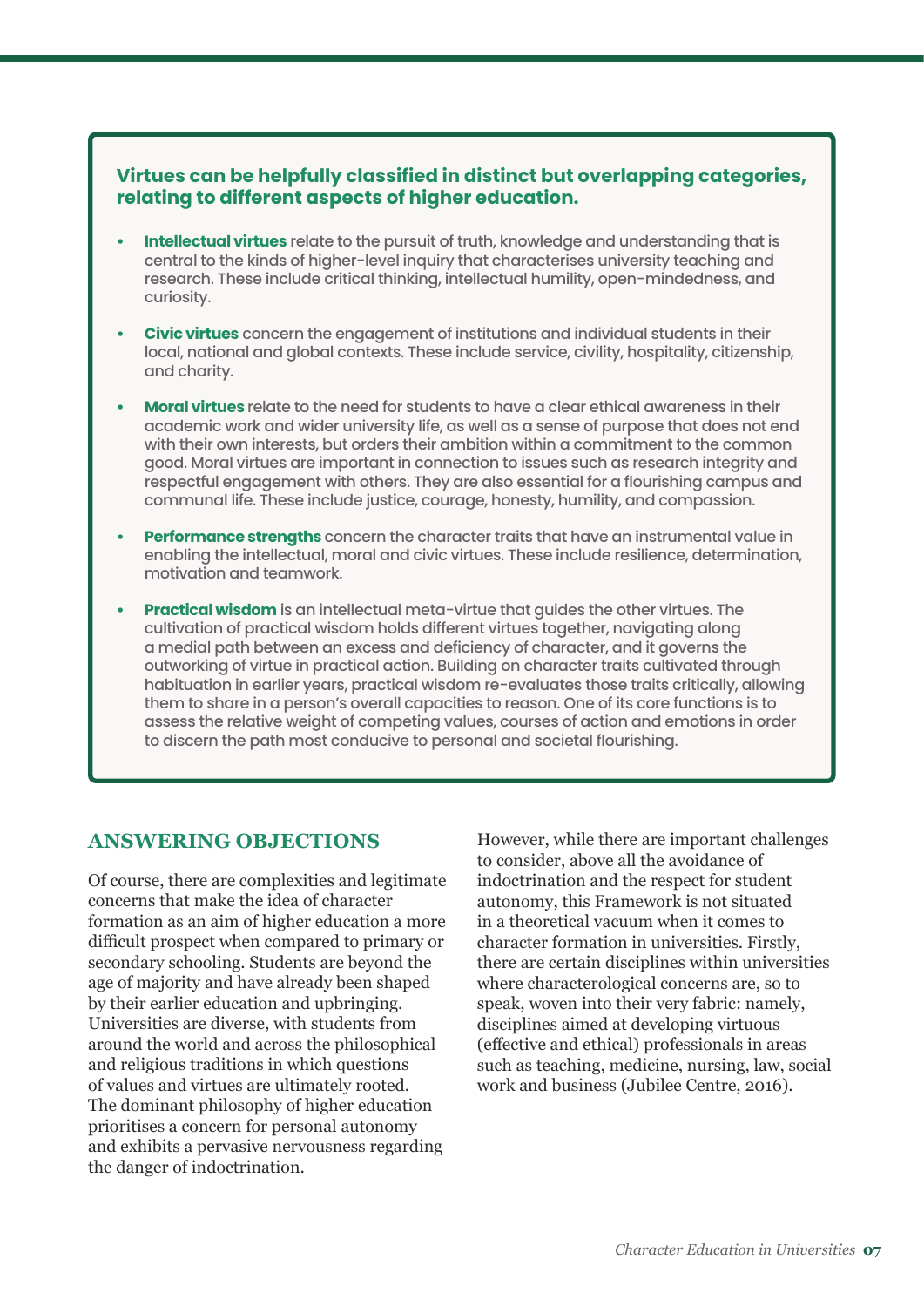Secondly, while it should be readily acknowledged that some university students are engaged in areas of study where personal character development is not of the same intrinsic concern, all university courses, be they in arts and humanities, social sciences or STEM subjects, form the character of those who participate in them (Kiss and Euben, 2010). The question is not whether, but what qualities of character are being formed by university education, and how intentionally this formative aspect of education is undertaken. Moreover, all university disciplines have some ethical and characterological expectations attached to them, most notably in terms of research ethics and norms of good academic practice.

Thirdly, the means of character education must be appropriate to the context. While directed habituation and emulation (taught and caught) may be appropriate in earlier schooling, the focus at university level turns to character sought through the student's own critical thinking and reflection. The role of the educator is as a guide to help students to reflect for themselves on questions of who they are and want to become. It is this personal reflection on character and its autonomous development and integration in an overall mindset or identity that is conducive to flourishing as an adult. In other words, what is called 'character education' at the university level distinguishes itself fairly sharply from the development of character at earlier stages of the educational system.

## **HOW TO CULTIVATE CHARACTER IN HIGHER EDUCATION**

If the cultivation of character in universities is inevitable, even desirable, then far better and in keeping with the nature of university inquiry—for it be open and intentional. This applies both to the specific virtues of character that universities promote and to the appropriateness of the methods adopted to cultivate them. A key question is: How can character legitimately be cultivated in modern, plural universities? As there is no single model of what a university is, there is no off-the-shelf blueprint. There is, however, a long history of philosophical inquiry and much recent work in psychology and education on which to draw.

Aristotle argued that virtues are cultivated relationally and dynamically, by emulating role-models and by way of repeated practice: 'We become builders, for instance, by building, and we become harpists by playing the harp. Similarly, then, we become just by doing just actions' (Aristotle, 1999, 1103a34-1103b2). This idea of habituation is supported by recent work in cognitive and social psychology and acts as the foundation of character education. Character traits are not passively possessed but are actively and ongoingly cultivated through practice. However, while habituation is foundational, the emphasis in higher education, where students are mature adults, must be on rational, reflective and self-directed habituation rather than the kinds of copying suitable in earlier years. The cultivation of practical wisdom by reflection on personal experience comes into its own in university contexts. Students may lack the life experience to attain such wisdom fully during their university years, but they can certainly learn to appreciate its value and develop life practices that will lead them towards it.

A synthesis of research in education, philosophy and psychology (Lamb *et al.*, 2021) has identified seven methods of character development that can be applied in university contexts: 'habituation through practice; reflection on personal experience; engagement with virtuous exemplars; dialogue that increases virtue literacy; conversations about situational variables; moral reminders that make norms salient; and friendships of mutual accountability.'

If students are to be helped along the path of cultivating desirable character qualities and practical wisdom, then universities should think about how they are making their character education intentional, planned, conscious and reflective. This means they must consider how character is caught, taught and sought.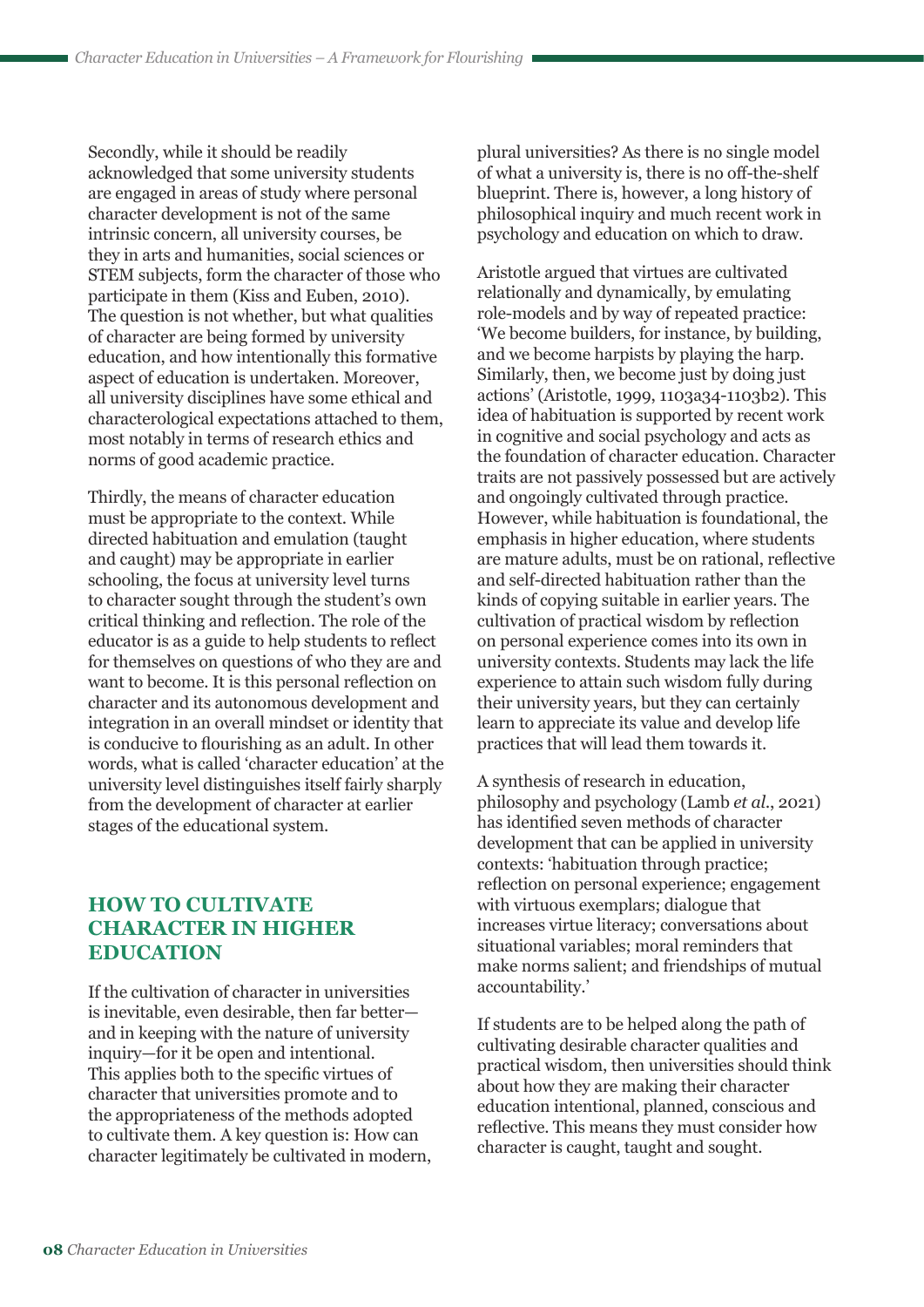#### **Character and practical wisdom can be…**

- **• Caught:** the university community of both staff and students provide the example, culture and inspirational influence in a positive ethos that motivates and promotes character development.
- **• Taught:** the university provides educational experiences across campus that equip students with the language, knowledge, understanding, skills and attributes that enable character development.
- **• Sought:** the university provides varied opportunities that help students over time to seek, desire and freely pursue their character development.

#### **WHERE IN UNIVERSITIES DOES CHARACTER EDUCATION BELONG?**

The cultivation of character can be a focus in specific contexts within higher education. Where virtues are important for learning in a particular discipline, they can rightly be emphasised within specific programmes of study. General education or extra-curricular programmes can help students to reflect on their purpose and develop character necessary for responsible citizenship and leadership. However, the formative nature of universities as institutions means character education cannot be confined to those contexts alone. For universities to take seriously their role in cultivating character, a broad consideration of university life is required:

- Culture: What are the values of the university? How are they embodied and sustained in practice? Do institutional practices, incentives, and social expectations support or undermine the cultivation of character?
- Teaching: What place is given in formal or informal teaching for the consideration of ethical frameworks and concepts of character and personal formation? How do university educators embody the

virtues of inquiry that their discipline demands and promotes? What role might the consideration of character play in moving teaching from transactional to transformational?

- Online engagement: Online and blended learning offers the potential for new flexibility and extended reach in higher education. At its best, it can enable a higher degree of personal interaction between faculty and students, but it can also result in teaching and learning becoming more functional and less formative. How does character education feature in university plans for expanded online provision?
- Research: What research is being done in the university that relates to the cultivation of character? Are aspects of research relating to character visible and valued? What virtues are required of good researchers in different fields? How are these cultivated in research ethics curricula?
- Extracurricular activities: What role do extracurricular activities, such as sport, music, drama and leadership of student societies, play in character formation? Is the formative role of such activities valued and properly supported?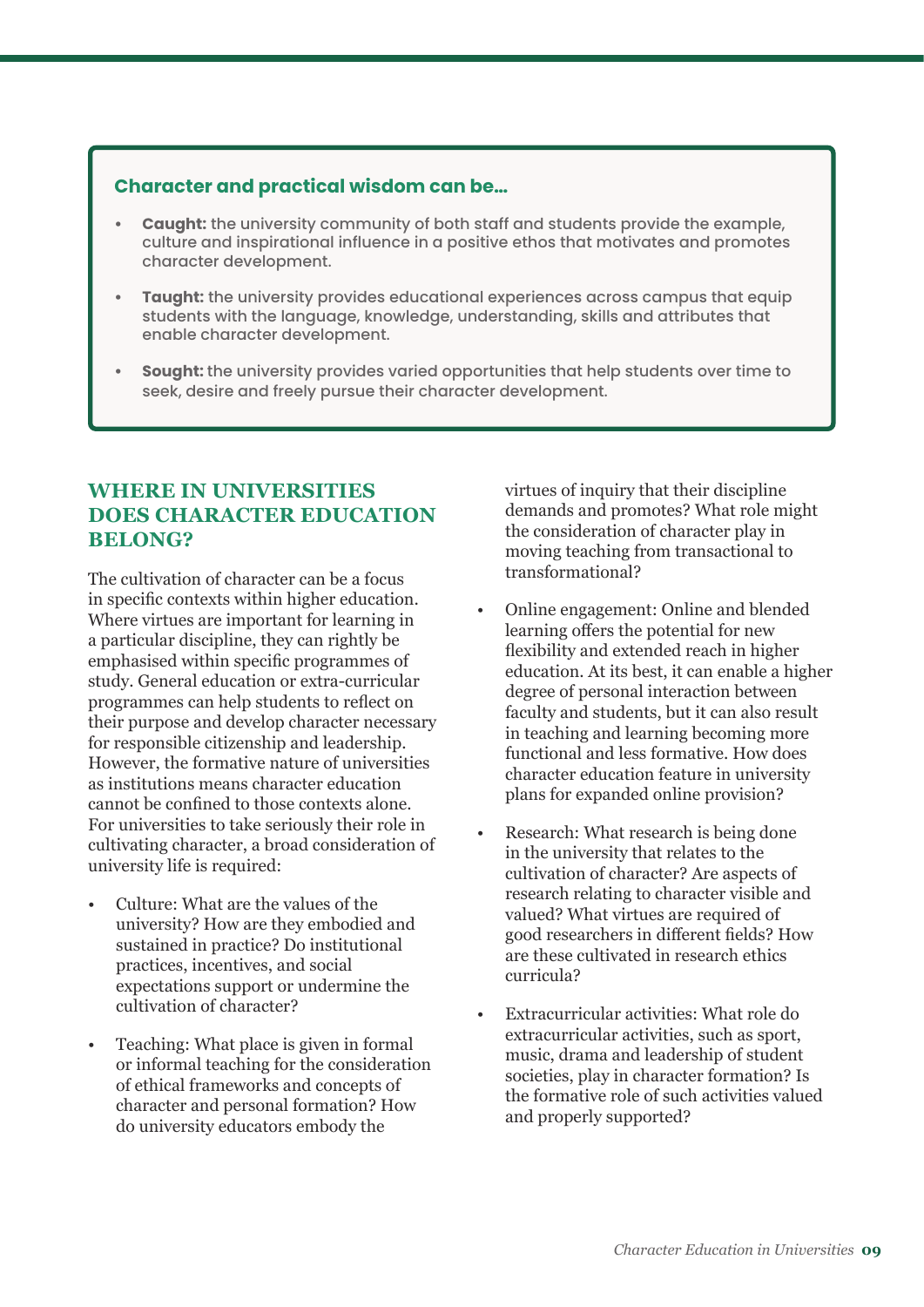- Student support: How can student support services be proactive in promoting positive character formation? What character qualities are needed to help students successfully navigate the pressures of university life? How are personal virtues used as a resource to help students protect their mental health?
- Careers services: Is there a working awareness of the importance of character for professional practice? How do advisors approach questions of service and vocation? How are students encouraged and supported to identify and cultivate the character required for good practice in their future career? How can alumni help students understand the importance of character and wisdom in the workplace?
- Admissions: Is the university open about the character qualities it seeks to cultivate along with other graduate attributes? How are the character qualities relevant to an applicant's potential in their chosen field of study taken into account in admissions?

"The role of the educator is as a guide to help students to reflect for themselves on questions of who they are and want to become. It is this personal reflection on character and its autonomous development and integration in an overall mindset or identity that is conducive to flourishing as an adult."

## **PUTTING THE FRAMEWORK INTO PRACTICE**

This Framework is not intended to provide a single blueprint for character education in universities. The following suggestions are provided to help university leaders and staff in partnership with students—to advance character education in their own context.

#### *University leaders should consider:*

- establishing a working group of staff and students to consider the nature and place of character education in their institution;
- making their institution's vision for character education explicit to all staff, students, potential applicants and the wider public;
- detailing and making publicly available the virtues that are central to the life of the university;
- ensuring that their vision focusses not solely on enhancing students' knowledge of their subject and development of skills for their future career, but also on developing character;
- establishing groups distributed throughout the institution to ensure that their character education vision is visible and implemented;
- offering professional development to staff, particularly in student support roles, that provides advice on how to support their students' character development;
- introducing widespread student leadership development programmes that focus on character, as well as strategies and skills.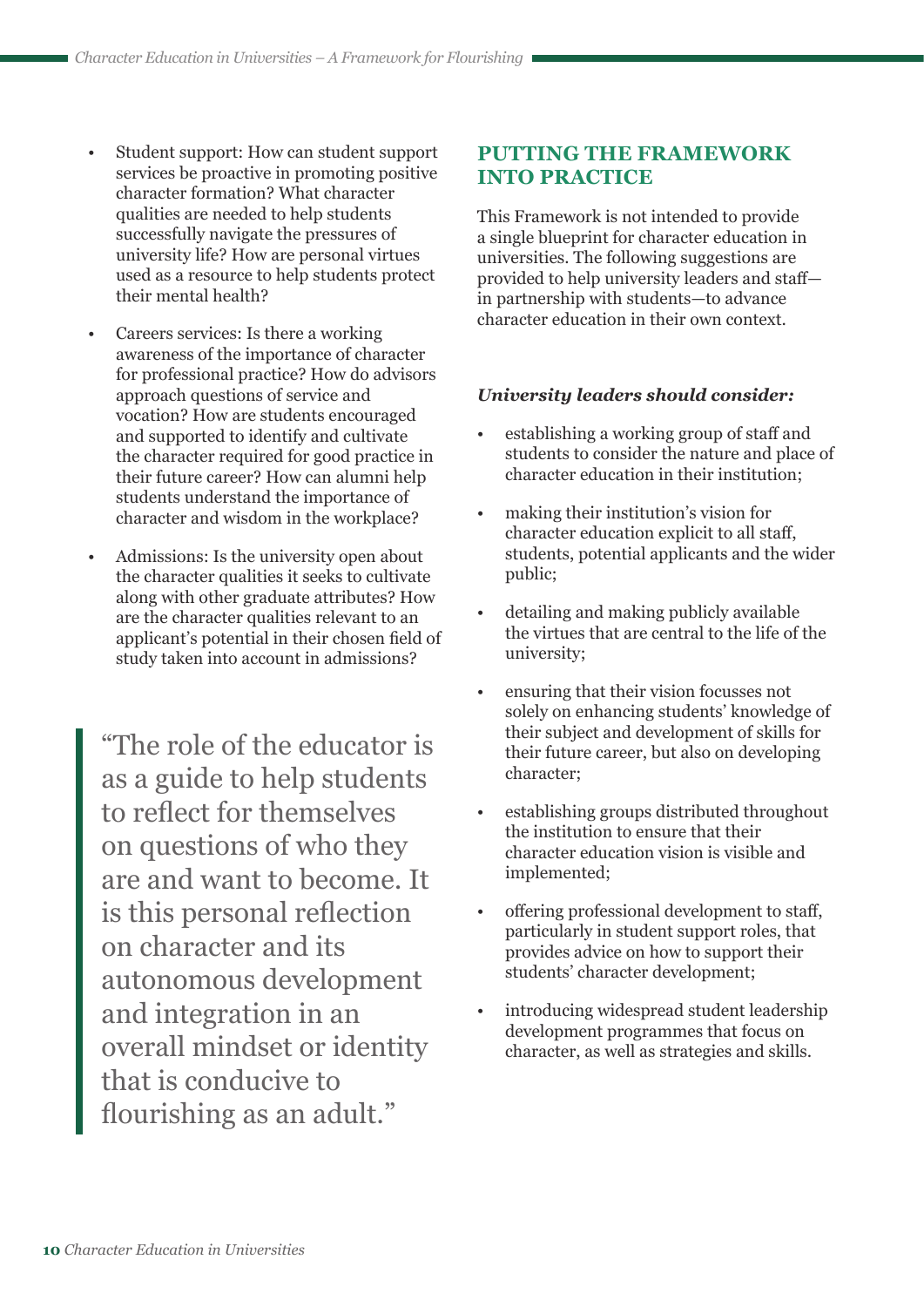#### *University staff should consider:*

- how they might ensure that they place a genuine focus in their teaching on cultivating intellectual virtues and practical wisdom;
- detailing the virtues that are central in their discipline and the associated programmes of study;
- helping students to make an explicit link between ethical practice in employment and the theory and practice of character development and importance of practical wisdom;
- enhancing the quality of personal tutoring, mentoring and pastoral care for students, ensuring they focus on the development of qualities associated with individual flourishing;
- encouraging new students to reflect on what they hope to gain from their university education in order to help them clarify their sense of purpose;
- providing students with real life opportunities to 'test' their character – through teaching and learning activities, as well as extracurricular activities such as volunteering;
- providing feedback to students that focusses on their character and wisdom, as well as their performance;
- helping students make the link between their own character development and how they respond to local, national and global challenges.

#### **CONCLUSION**

The value of higher education is seen in the lives of university students – not only in what they do or jobs they go into, but in what they contribute to society and who they become. Nervousness that character education may transgress proper respect for student autonomy is understandable, but for universities to neglect character education on such grounds is short-sighted. Universities shape the character of their students whether they realise it or not. The question is not whether but what qualities of character are being formed through higher education and how intentionally this formative aspect of education is undertaken. This Framework has presented an intentional and aspirational approach to character education in universities that respects the autonomy and diversity of student populations and contributes to the central concerns of higher education. If universities are truly eager to help their students as well as wider society to flourish, then character education cannot be neglected.